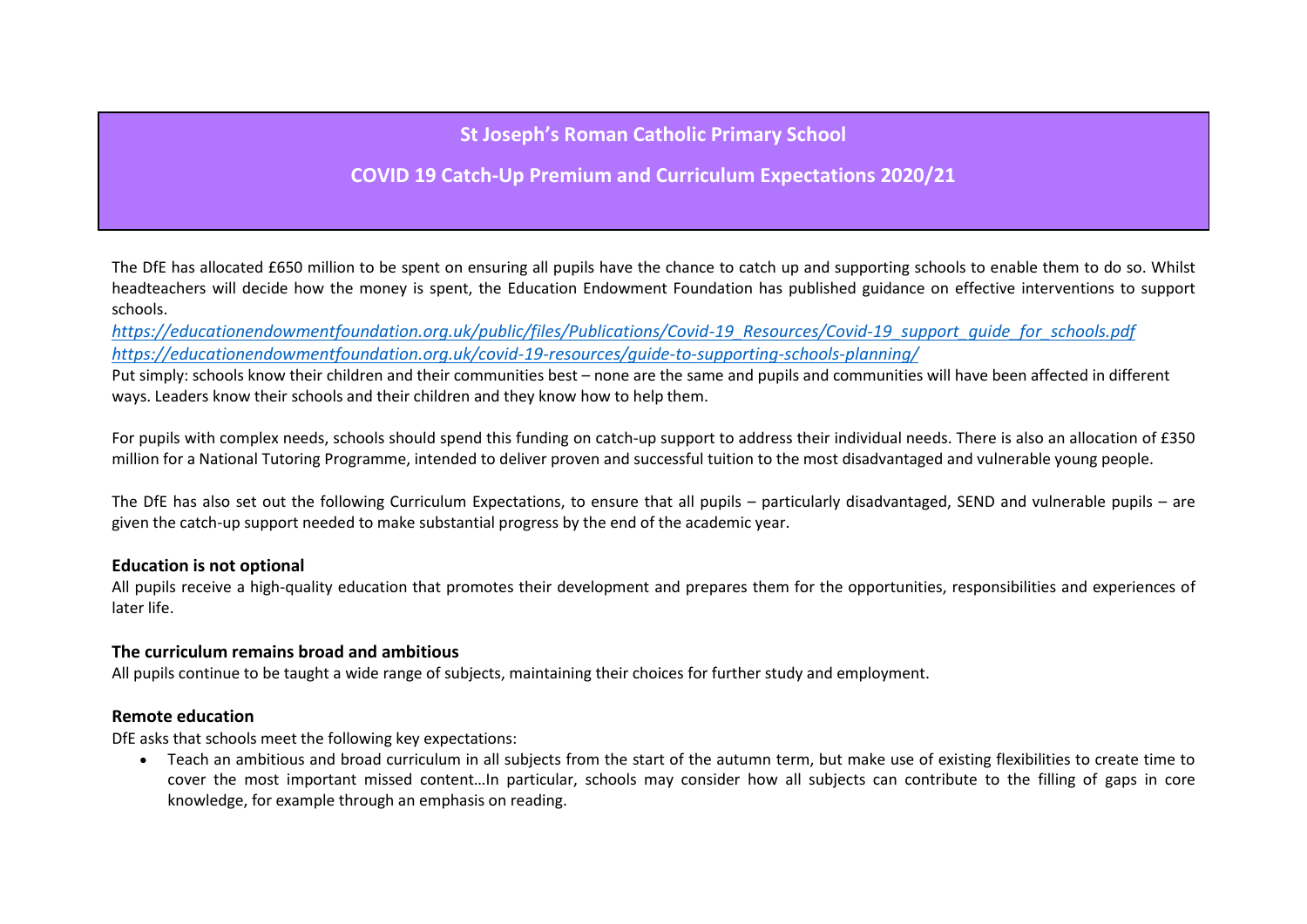- Aim to return to the school's normal curriculum in all subjects by summer term 2021.
- Plan on the basis of the educational needs of pupils. Curriculum planning should be informed by an assessment of pupils' starting points and addressing the gaps in their knowledge and skills.
- Develop remote education so that it is integrated into school curriculum planning.

Schools should set out how they will allocate the additional funding to support curriculum recovery this academic year. The EEF guidance suggests a **3 tiered approach\*:**

# **A Teaching**

- High-quality teaching for all
- Effective diagnostic assessment
- Supporting remote learning
- Focusing on professional development

# **B Targeted academic support**

- High-quality one to one and small group tuition
- Teaching Assistants and targeted support
- Academic tutoring
- Planning for pupils with Special Educational Needs and Disabilities (SEND)

# **C Wider strategies**

- Supporting pupils' social, emotional and behavioural needs
- Planning carefully for adopting a Social and Emotional Learning curriculum
- Communicating with and supporting parents
- Supporting parents with pupils of different ages
- Successful implementation in challenging times

# **Total Catch up funding available: £9570.00**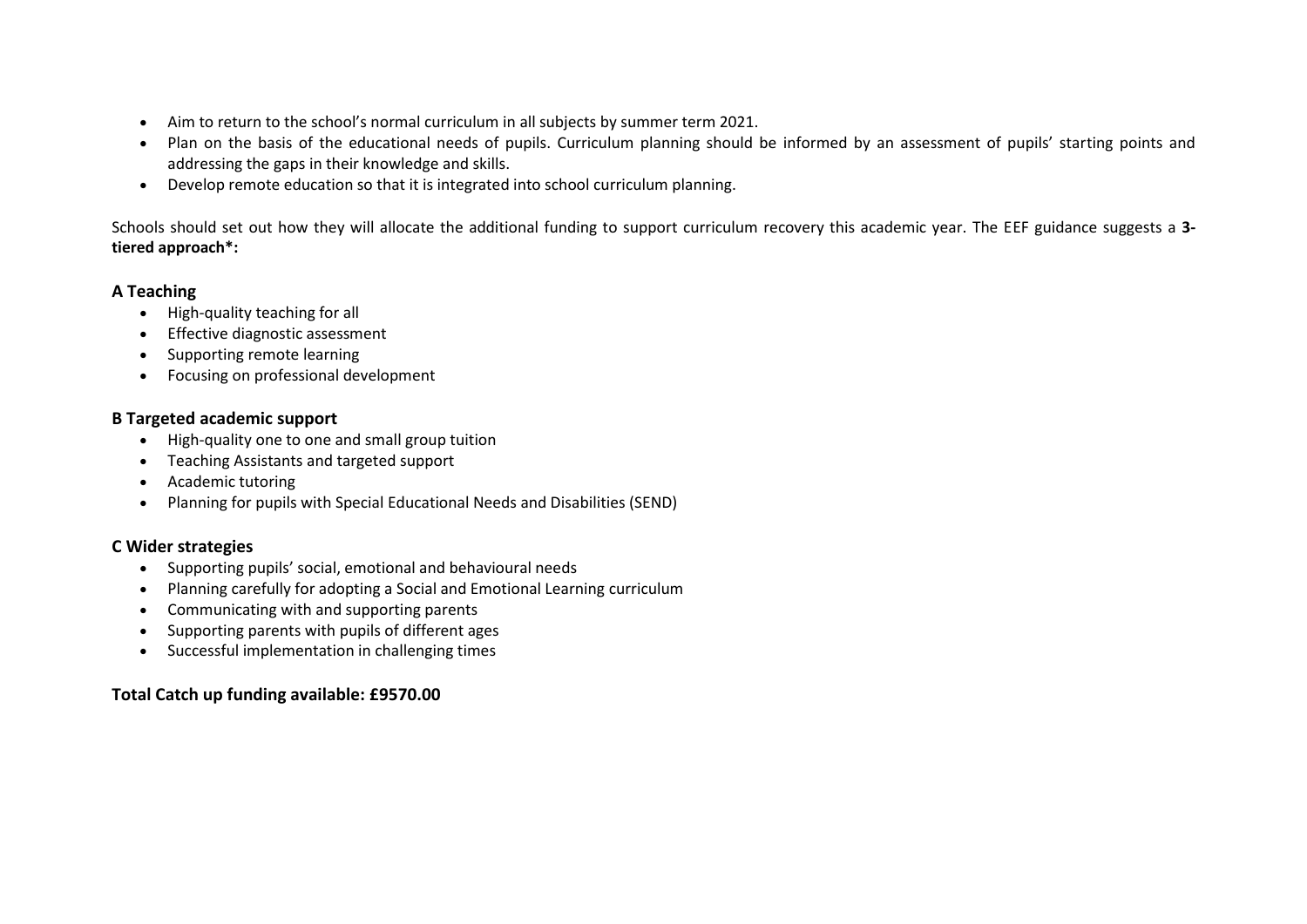| Issues identified from September 2020 as barriers to learning (e.g. curriculum gaps / literacy / attendance / wellbeing)                                                                                                                   |                                                              |  |  |  |  |  |
|--------------------------------------------------------------------------------------------------------------------------------------------------------------------------------------------------------------------------------------------|--------------------------------------------------------------|--|--|--|--|--|
| <b>Issue</b>                                                                                                                                                                                                                               | <b>How identified</b>                                        |  |  |  |  |  |
| Gaps in reading knowledge that have appeared between March and July 2020 in particular phonics<br>1.                                                                                                                                       | Teacher and formal assessments                               |  |  |  |  |  |
| Gaps in reading knowledge that have appeared between March and July 2020 (as identified through assessment in Term 1),<br>2.<br>in particular comprehension skills.                                                                        | Teacher and formal assessments                               |  |  |  |  |  |
| Poor stamina for writing, in particular during English longer writing activities<br>3.                                                                                                                                                     | Initial writing assessments                                  |  |  |  |  |  |
| Poor speech and language skills on entry to Nursery and Reception<br>4.                                                                                                                                                                    | <b>Initial EYFS baselines</b>                                |  |  |  |  |  |
| Poor fine motor skills on entry to Nursery and Reception<br>5.                                                                                                                                                                             | Initial EYFS baselines                                       |  |  |  |  |  |
| Gaps in maths knowledge that have appeared between March and July 2020 (as identified through assessment in Term 1), in<br>6.<br>particular basic understanding of operations                                                              | Initial maths assessments<br><b>Formal Maths Assessments</b> |  |  |  |  |  |
| Ensuring all pupils can access online learning at home<br>7.                                                                                                                                                                               | Remote learning survey                                       |  |  |  |  |  |
| Maintaining a high attendance % for all pupils is a priority<br>8.                                                                                                                                                                         | Weekly attendance analysis                                   |  |  |  |  |  |
| Wellbeing: Concerns around anxiety and safeguarding issues following the lockdown period<br>9.                                                                                                                                             | Parental engagement                                          |  |  |  |  |  |
| 10. The new plans for the school day create a number of logistical difficulties which could hamper high quality teaching and<br>learning if we are not careful, particularly in regard to interventions with SEND and disadvantaged pupils | Teacher and formal assessments                               |  |  |  |  |  |

*\*\* Not all issues will be addressed through the Catch-Up premium strategy and will be included within the School Development Plan 2020-21*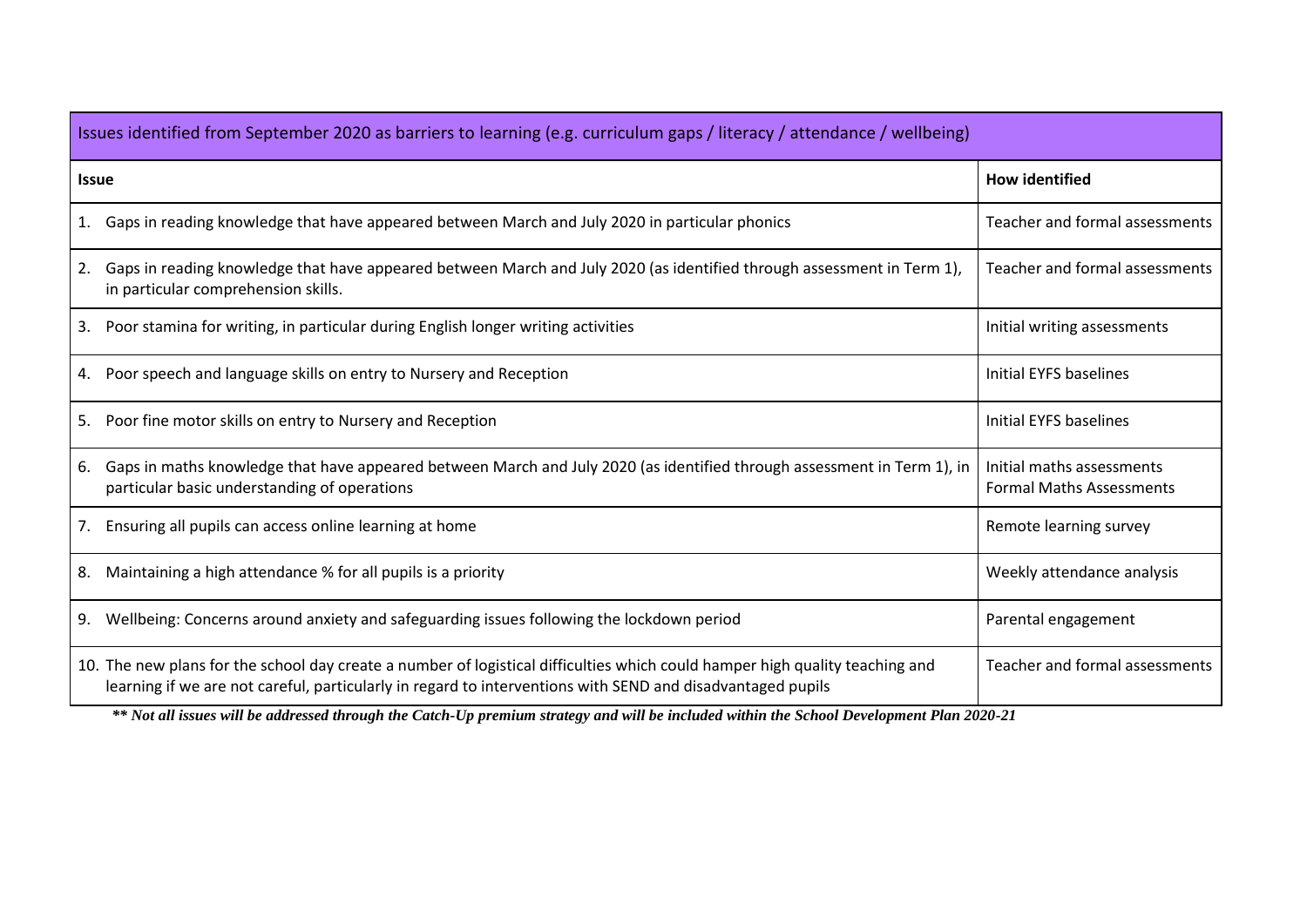| <b>Action</b>                                                                                                                                                                                 | <b>Issue(s)</b><br>addressed | <b>Tier</b>    | <b>Intended outcome</b>                                                                                                                                                                    | <b>Time</b><br>scale | <b>Planned Cost</b> |
|-----------------------------------------------------------------------------------------------------------------------------------------------------------------------------------------------|------------------------------|----------------|--------------------------------------------------------------------------------------------------------------------------------------------------------------------------------------------|----------------------|---------------------|
| To support the quality first teaching<br>$\bullet$<br>taking place in classes, TA to support<br>the teaching of small group work 1:1<br>tuition to narrow the gaps.                           | 126                          | A, B,<br>C     | Individual and small group tuition will<br>narrow the gap in reading, phonics and<br>maths fluency which will be measurable<br>through ongoing assessments                                 | October<br>2020      | £1198.00            |
| Impact:                                                                                                                                                                                       |                              |                |                                                                                                                                                                                            |                      |                     |
| <b>Placement of Durham University</b><br>$\bullet$<br>Students to support EYFS and Year 2.<br>Small group work focusing on phonics.<br>$\bullet$                                              | 12                           | AB             | Individual/small group intervention will<br>narrow the gap in reading, maths and<br>phonics                                                                                                | From Oct<br>2020     | N/A                 |
| Reading lead to assess Reception,<br>$\bullet$<br>Year 1, Year 2 and support phonics<br>intervention across the school including<br>Year <sub>3</sub><br>TA training<br>Purchase of resources | $\overline{2}$               | A <sub>B</sub> | Expect rapid progress in phonic<br>development, especially Pupil Premium,<br>SEND.<br>Monitor through pupil progress<br>meetings, 1/2 termly data<br>Year 1/Year 2 phonics screening check | October<br>2020      | £190.00             |
| Impact:                                                                                                                                                                                       |                              |                |                                                                                                                                                                                            |                      |                     |
| In order to support the small group and<br>$\bullet$<br>individual work in maths, maths lead to<br>purchase CGP workbooks for use in<br>small group interventions.                            | 6                            | B              | Individual and small group tuition will<br>plug the gaps in basic maths skills<br>measurable through baseline and<br>ongoing summative assessments.                                        | November<br>2020     | £400.00             |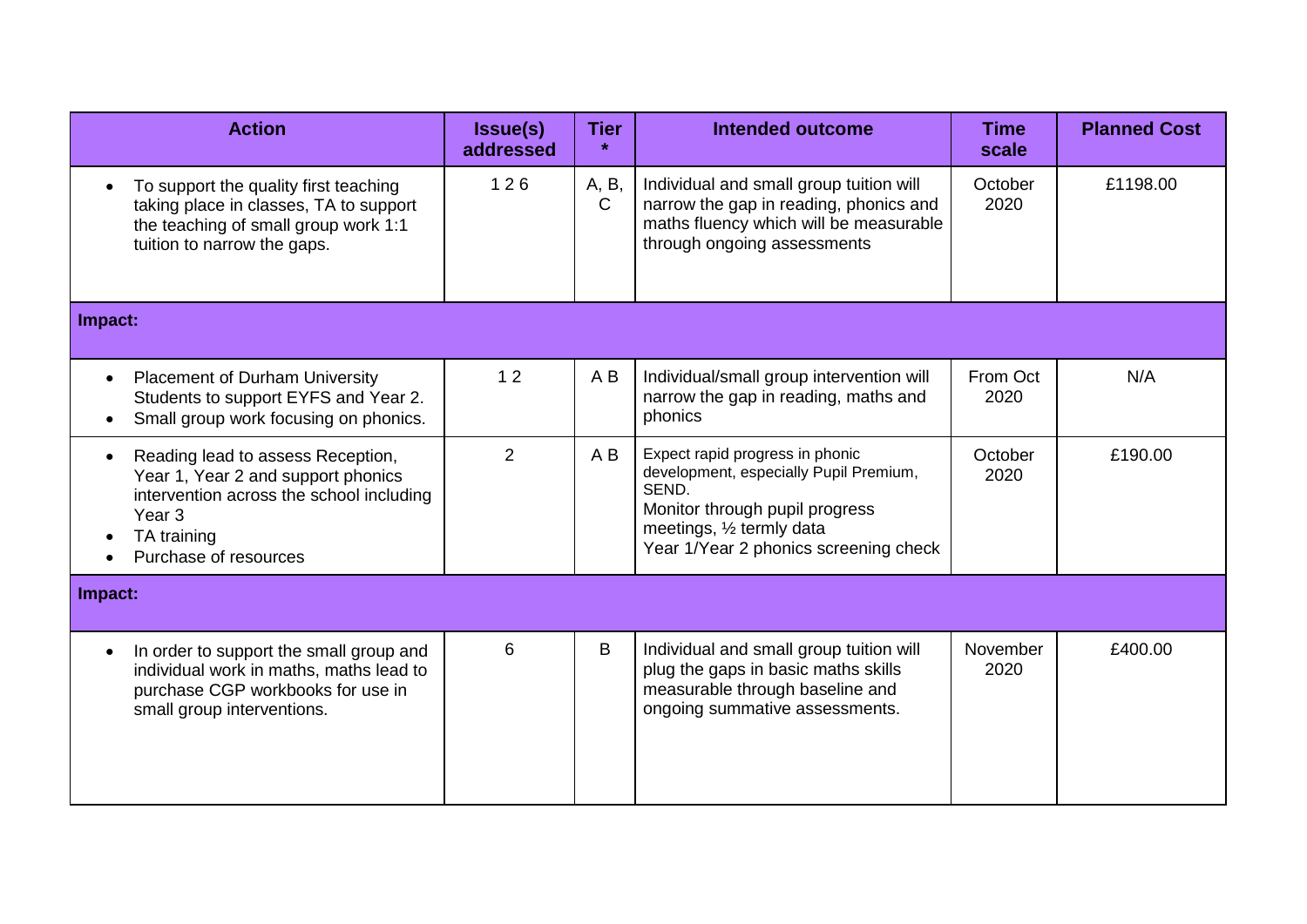| Impact:                                                                                                                                                                                                                                                                                                                                                                                                                                                                 |          |                    |                                                                                                                                                                                      |                  |          |
|-------------------------------------------------------------------------------------------------------------------------------------------------------------------------------------------------------------------------------------------------------------------------------------------------------------------------------------------------------------------------------------------------------------------------------------------------------------------------|----------|--------------------|--------------------------------------------------------------------------------------------------------------------------------------------------------------------------------------|------------------|----------|
|                                                                                                                                                                                                                                                                                                                                                                                                                                                                         |          |                    |                                                                                                                                                                                      |                  |          |
| To support the phonics programme,<br>including for those struggling in KS2, a<br>range of accessible reading books must<br>be purchased. These will be used to<br>support intervention as well as improve<br>the desire to read by pupils.<br>Alongside this, English lead to<br>purchase online reading resources to<br>for use in both future lockdown periods<br>through remote learning and for all<br>pupils to access to extend and<br>consolidate reading skills | 12<br>12 | $\mathsf{C}$<br>AB | Extensive range of reading resources<br>are available for all pupils to access (at<br>their level), improve overall reading<br>abilities and develop further the love of<br>reading. | October<br>2020  | £1154.00 |
| Impact:                                                                                                                                                                                                                                                                                                                                                                                                                                                                 |          |                    |                                                                                                                                                                                      |                  |          |
| To support those pupils who have<br>anxieties and worries during COVID.<br>School Counsellor employed to work in<br>school for 1/2 day per week targeted at<br>the pupils who require support.                                                                                                                                                                                                                                                                          | 9        | $\mathsf{C}$       | Pupils who are anxious, worried etc or<br>have suffered during lockdown receive<br>appropriate intervention and support                                                              | November<br>2020 | £1500.00 |
| Impact:                                                                                                                                                                                                                                                                                                                                                                                                                                                                 |          |                    |                                                                                                                                                                                      |                  |          |